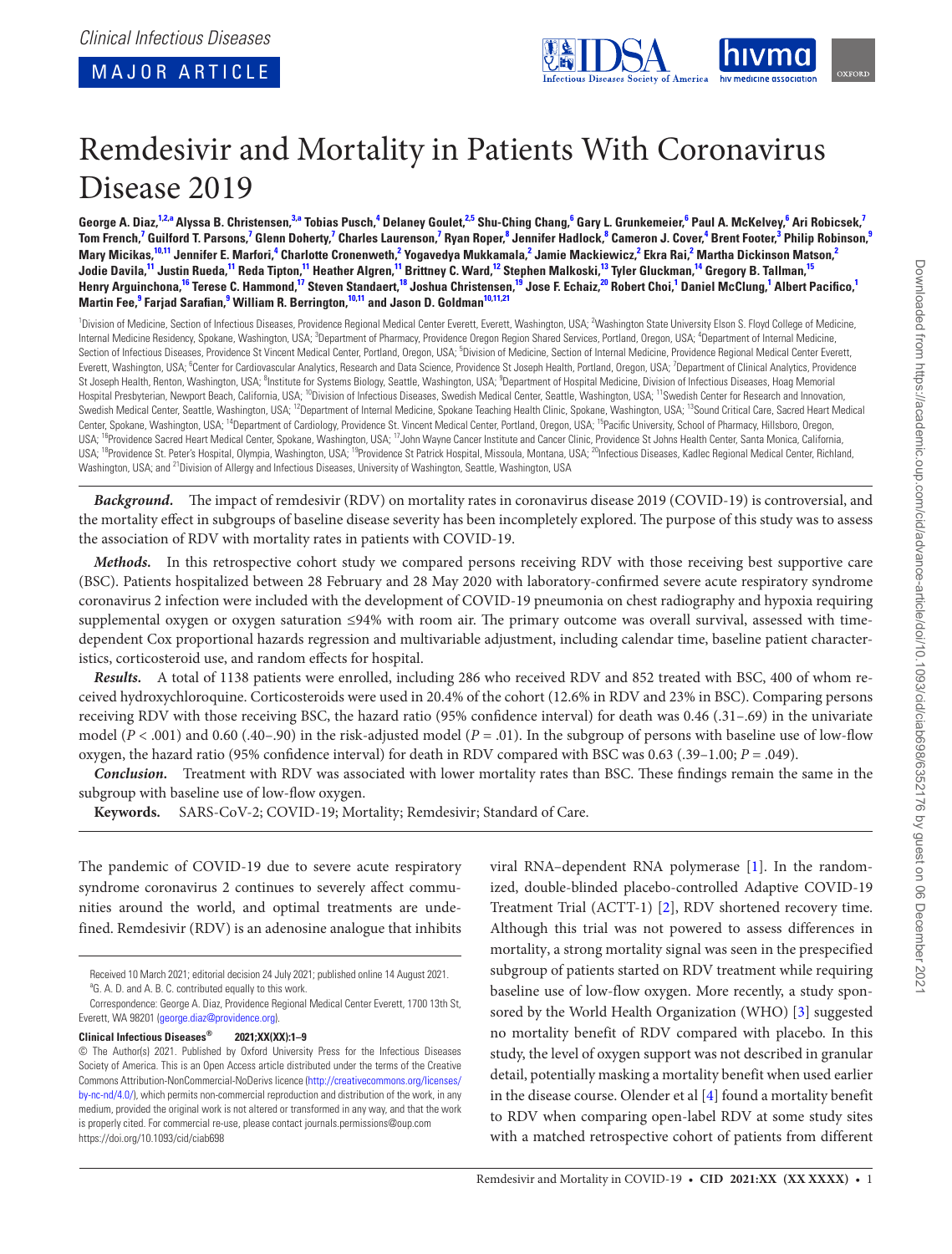centers, though the effect of baseline disease severity was incompletely explored.

We evaluated the association of RDV with mortality rates in persons with COVID-19 pneumonia while RDV was not the standard of care, before implementation of the Food and Drug Administration (FDA) emergency use authorization (EUA); thus, clinical equipoise existed at the point of prescribing. Hydroxychloroquine (HCQ) was an experimental therapy in widespread use during the study period and was subsequently shown not to affect mortality rates [\[3](#page-8-2), [5](#page-8-4)[–10](#page-8-5)]. Thus, we assessed the mortality effect after RDV or best supportive care (BSC), including those who received HCQ as part of BSC in the primary analysis.

## METHODS

## **Study Setting**

Providence St Joseph Health (PSJH) consists of 51 hospitals in Washington, Oregon, California, Montana, Alaska, New Mexico, and Texas. PSJH was the first health system in the United States to care for a patient with COVID-19 [[11\]](#page-8-6) and 14 facilities functioned as study sites for RDV clinical trials [\[2,](#page-8-1) [12](#page-8-7), [13](#page-8-8)]. PSJH has a centralized clinical governance structure that updated guidance frequently throughout the pandemic, including appropriate use of supportive care and investigational (RDV) and off-label (HCQ) therapies for COVID-19 [\(Supplementary Methods\)](http://academic.oup.com/cid/article-lookup/doi/10.1093/cid/ciab698#supplementary-data).

## **Patient Population**

We reviewed records of all hospitalized patients with an admission date of COVID-19 between 28 February and 29 May 2020. The end date was chosen to coincide with the closure of the Gilead SIMPLE-Severe extension study, when RDV was still investigational. Further use of RDV after this date was via the FDA's EUA per PSJH system guidance and was part of the evolving standard of care. Thus, for the study period, the efficacy of RDV at the point of prescribing was unknown.

We enrolled patients into this retrospective study according to the prospective enrollment criteria used by the Gileadsponsored SIMPLE-Severe randomized controlled trial (GS-US-540–5773) [\[12](#page-8-7)], under which the majority of patients in the PSJH system received RDV. The inclusion and exclusion criteria from SIMPLE-Severe were modified as follows: persons included in this cohort were adults ≥18 years old who were hospitalized for COVID-19 and who had laboratory-confirmed severe acute respiratory syndrome coronavirus 2 infection by polymerase chain reaction, chest radiographic evidence of infiltrates suggesting COVID-19 pneumonia, and hypoxia requiring the use of supplemental oxygen or oxygen saturation ≤94% with room air. Patients were excluded from this study if they received an investigational therapy for COVID-19 other than RDV or HCQ, if they received concomitant RDV and HCQ, or if they were pregnant or had multisystem organ failure, severe renal dysfunction (creatinine clearance [CrCl] <30 mL/min), or severe hepatitis (transaminase levels >5 times the upper limit of normal). Patients were enrolled at "time zero" (T0) when meeting all inclusion criteria and no exclusion criteria.

## **Interventions**

Participants in the RDV group received RDV after enrollment in 1 of 4 investigational protocols: the manufacturer (Gilead Sciences) compassionate use program  $(n = 3)$  [[14\]](#page-8-9), the manufacturer-sponsored SIMPLE-Severe (GS-US-540–5773 and NCT04292899; n = 243) [[12\]](#page-8-7), and SIMPLE-Moderate (GS-US-540–5774 and NCT04292730;  $n = 25$  [[13\]](#page-8-8) or the National Institutes of Health ACTT-1 (NCT04280705;  $n = 6$ ) [\[2\]](#page-8-1). Nine persons were treated under the FDA EUA. Patients were treated with RDV (200 mg intravenously once and then 100 mg intravenously every 24 hours for a total duration of either 5 or 10 days). Participants receiving BSC were offered supportive therapies, including symptomatic management, supplemental oxygen, supportive ventilation, and other intensive care treatments at the discretion of their treating physicians. To better understand what constituted BSC, we conducted a survey of all hospitals in the study [\(Supplementary Methods and Supplementary Figure](http://academic.oup.com/cid/article-lookup/doi/10.1093/cid/ciab698#supplementary-data)  [1\)](http://academic.oup.com/cid/article-lookup/doi/10.1093/cid/ciab698#supplementary-data). Participants receiving HCQ were dosed using off-label prescribing [[15](#page-8-10)], with the dose, frequency, and duration determined by the attending physician. Most persons received loading dose a 400 mg twice per day, followed by 200 mg twice a day (or 400 mg daily) for a 5-day duration [[16\]](#page-8-11).

## **Statistical Analysis**

The primary study end point was overall survival. Vital status was assessed through follow-up encounters for hospitalization or ambulatory appointments ([Supplementary Methods](http://academic.oup.com/cid/article-lookup/doi/10.1093/cid/ciab698#supplementary-data)  [and Supplementary Table 1\)](http://academic.oup.com/cid/article-lookup/doi/10.1093/cid/ciab698#supplementary-data), and patients were censored at the last known alive date. Demographic, comorbid condition, laboratory, treatment, and outcome data were extracted from the electronic medical records via the PSJH electronic data warehouse or by manual record review ([Supplementary Table 2](http://academic.oup.com/cid/article-lookup/doi/10.1093/cid/ciab698#supplementary-data)). To compare baseline covariates between groups,  $\chi^2$  tests and analysis of variance were performed for categorical and continuous variables, respectively. The primary analysis used a Cox proportional hazards regression to model overall survival between study groups. Baseline patient characteristics were included as fixed effects, and a hospital indicator variable as a random effect [\(Supplementary Methods, including Supplementary Table 3\)](http://academic.oup.com/cid/article-lookup/doi/10.1093/cid/ciab698#supplementary-data). To address immortal time bias, the exposure was considered as a time-dependent variable [\(Supplementary Methods, including](http://academic.oup.com/cid/article-lookup/doi/10.1093/cid/ciab698#supplementary-data) 

[Supplementary Figure 2\)](http://academic.oup.com/cid/article-lookup/doi/10.1093/cid/ciab698#supplementary-data). The Kaplan-Meier method was used to estimate survival. Variables assessed for confounding [\(Table 1\)](#page-2-0) were selected a priori based on expert opinion (G. A. D., A. B. C., T. P., D. G., and J. D. G.) and were included in the risk-adjusted model if associated with the primary outcome. Based on reviewer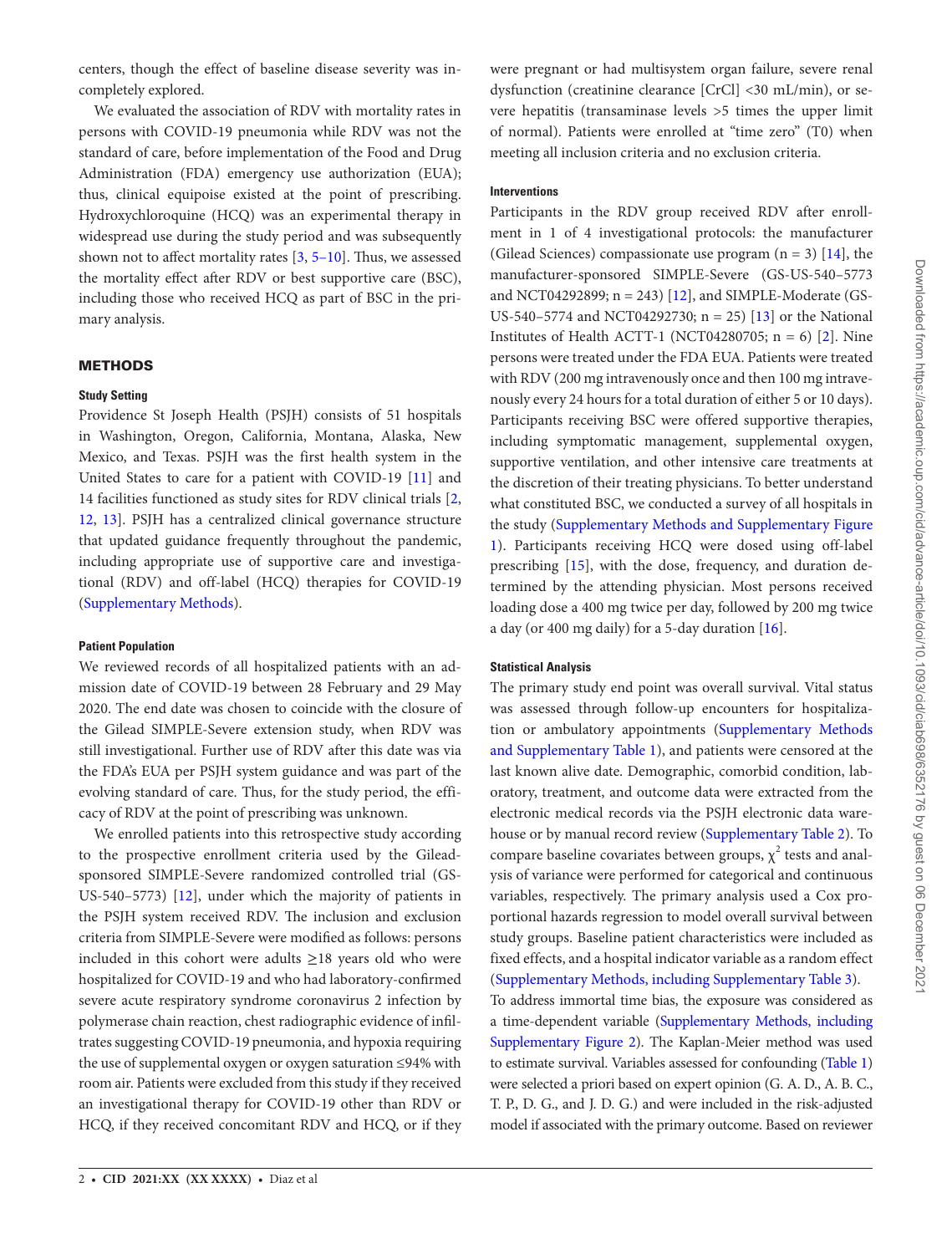# <span id="page-2-0"></span>**Table 1. Baseline Characteristics of Cohort**

|                                  | Patients by Treatment Group, No. (%) <sup>a</sup> |                     |                     |         |
|----------------------------------|---------------------------------------------------|---------------------|---------------------|---------|
| Characteristic                   | Total ( $N = 1138$ )                              | $RDV (n = 286)$     | $BSC (n = 852)$     | P Value |
| Demographics                     |                                                   |                     |                     |         |
| Age, mean (SD)                   | 65.4 (16.5)                                       | 61.4 (16.9)         | 66.8 (16.1)         | < .001  |
| Male sex                         | 630 (55.4)                                        | 162 (56.6)          | 468 (54.9)          | .66     |
| Race                             |                                                   |                     |                     | .10     |
| White                            | 569 (50.0)                                        | 150 (52.4)          | 419 (49.2)          |         |
| Asian/Pacific Islander           | 106 (9.3)                                         | 33 (11.5)           | 73 (8.6)            |         |
| Black/African American           | 63(5.5)                                           | 13(4.5)             | 50(5.9)             |         |
| Hispanic/Latino                  | 284 (25.0)                                        | 57 (19.9)           | 227 (26.6)          |         |
| Other/unknown                    | 116 (10.2)                                        | 33(11.5)            | 83(9.7)             |         |
| Ethnicity                        |                                                   |                     |                     | .02     |
| Hispanic/Latino                  | 284 (25.0)                                        | 57 (19.9)           | 227 (26.6)          |         |
| Not Hispanic/Latino              | 815 (71.6)                                        | 214 (74.8)          | 601 (70.5)          |         |
| Other/unknown                    | 39(3.4)                                           | 15(5.2)             | 24(2.8)             |         |
| Comorbid conditions              |                                                   |                     |                     |         |
| <b>Diabetes</b>                  | 258 (22.7)                                        | 66 (23.1)           | 192 (22.5)          | .91     |
| Dementia                         | 324 (28.5)                                        | 85 (29.7)           | 239 (28.1)          | .64     |
| Hypertension                     | 382 (33.6)                                        | 109 (38.1)          | 273 (32.0)          | .07     |
| Cancer                           | 57(5.0)                                           | 15(5.2)             | 42 (4.9)            | .96     |
| MI                               | 19(1.7)                                           | 5(1.7)              | 14(1.6)             | > 0.99  |
| CHF                              | 77 (6.8)                                          | 13 (4.5)            | 64 (7.5)            | .11     |
| <b>PVD</b>                       | 105 (9.2)                                         | 23 (8.0)            | 82 (9.6)            | .50     |
| <b>CVA/TIA</b>                   | 86 (7.6)                                          | 20(7.0)             | 66 (7.7)            | .77     |
| CAD                              | 87 (7.6)                                          | 23 (8.0)            | 64 (7.5)            | .87     |
| COPD                             | 62(5.4)                                           | 12(4.2)             | 50(5.9)             | .35     |
| <b>CKD</b>                       | 94(8.3)                                           | 15(5.2)             | 79 (9.3)            | .04     |
| Liver disease                    | 14(1.2)                                           | 3(1.0)              | 11(1.3)             | .99     |
| <b>PUD</b>                       | 4(0.4)                                            | 0(0.0)              | 4(0.5)              | .56     |
| Clinical features at admission   |                                                   |                     |                     |         |
| BMI, median (IQR)                | 28.2 (24.3-33.5)                                  | 29.2 (25.1-34.6)    | 27.9 (23.9-33.1)    | .003    |
| Admission from SNF               | 319 (28.0)                                        | 58 (20.3)           | 261 (30.6)          | .001    |
| AMS                              | 207 (18.2)                                        | 43 (15.0)           | 164 (19.2)          | .13     |
| <b>DNR</b> status                | 165 (14.5)                                        | 42 (14.7)           | 123 (14.4)          | > 0.99  |
|                                  |                                                   |                     |                     |         |
| Pulmonary infiltrate             | 1056 (92.8)                                       | 264 (92.3)          | 792 (93.0)          | .81     |
| Pleural effusion                 | 96 (8.4)                                          | 17(5.9)             | 79 (9.3)            | .10     |
| FIB-4, median (IQR)              | 2.45 (1.52-3.81)                                  | 2.40 (1.42-3.55)    | 2.47 (1.57-3.90)    | .11     |
| PSI, median (IQR)                | 77 (55-102)                                       | 71 (52-92)          | 80 (58-106)         | $-.001$ |
| WHO-OSS at admission             |                                                   |                     |                     | .44     |
| 3 (No $O_2$ )                    | 416 (36.6)                                        | 107 (37.4)          | 309 (36.3)          |         |
| 4 (Low-flow $O_2$ )              | 656 (57.6)                                        | 168 (58.7)          | 488 (57.3)          |         |
| 5 (High-flow O <sub>2</sub> )    | 48 (4.2)                                          | 8(2.8)              | 40(4.7)             |         |
| 6 (Mechanical ventilation)       | 18(1.6)                                           | 3(1.0)              | 15(1.8)             |         |
| WHO-OSS at T0                    |                                                   |                     |                     | .36     |
| $3$ (No O <sub>2</sub> )         | 210 (18.5)                                        | 49 (17.1)           | 161 (18.9)          |         |
| 4 (Low-flow $O_2$ )              | 850 (74.7)                                        | 223 (78.0)          | 627 (73.6)          |         |
| 5 (High-flow $O2$ )              | 54(4.7)                                           | 9(3.1)              | 45(5.3)             |         |
| 6 (Mechanical ventilation)       | 24(2.1)                                           | 5(1.7)              | 19(2.2)             |         |
| Laboratory values, median (IQR)  |                                                   |                     |                     |         |
| WBC count, $\times 10^9$ /L      | $6.58(5.02 - 9.00)$                               | $6.25(4.97 - 8.28)$ | $6.70(5.10-9.10)$   | .01     |
| ALC, $\times 10^9$ /L            | $0.90(0.68 - 1.00)$                               | $0.90(0.70 - 1.00)$ | $0.90(0.68 - 1.00)$ | .23     |
| Hemoglobin, g/dL                 | $13.4(12.1 - 14.6)$                               | 13.5 (12.2-14.9)    | 13.3 (12.0-14.5)    | .10     |
| Platelet count, $\times 10^9$ /L | 199 (157-258)                                     | 197 (157-250)       | 200 (157-261)       | .52     |
| LDH, IU/L                        | 344 (257-439)                                     | 420 (314-511)       | 329 (251-422)       | .004    |
| Serum creatinine, mg/dL          | $0.91(0.75 - 1.17)$                               | $0.89(0.71 - 1.08)$ | $0.94(0.76 - 1.20)$ | .002    |
| CrCl, mL/min                     | 96 (63-135)                                       | 110 (82-147)        | 91.18 (59-131)      | < .001  |
| Ferritin, ng/mL                  | 547 (242-1069)                                    | 435 (193-786)       | 565 (244-1069)      | .25     |
| BNP, pg/mL                       | 83 (25-297)                                       | 40 (13-110)         | 91 (30-373)         | < .001  |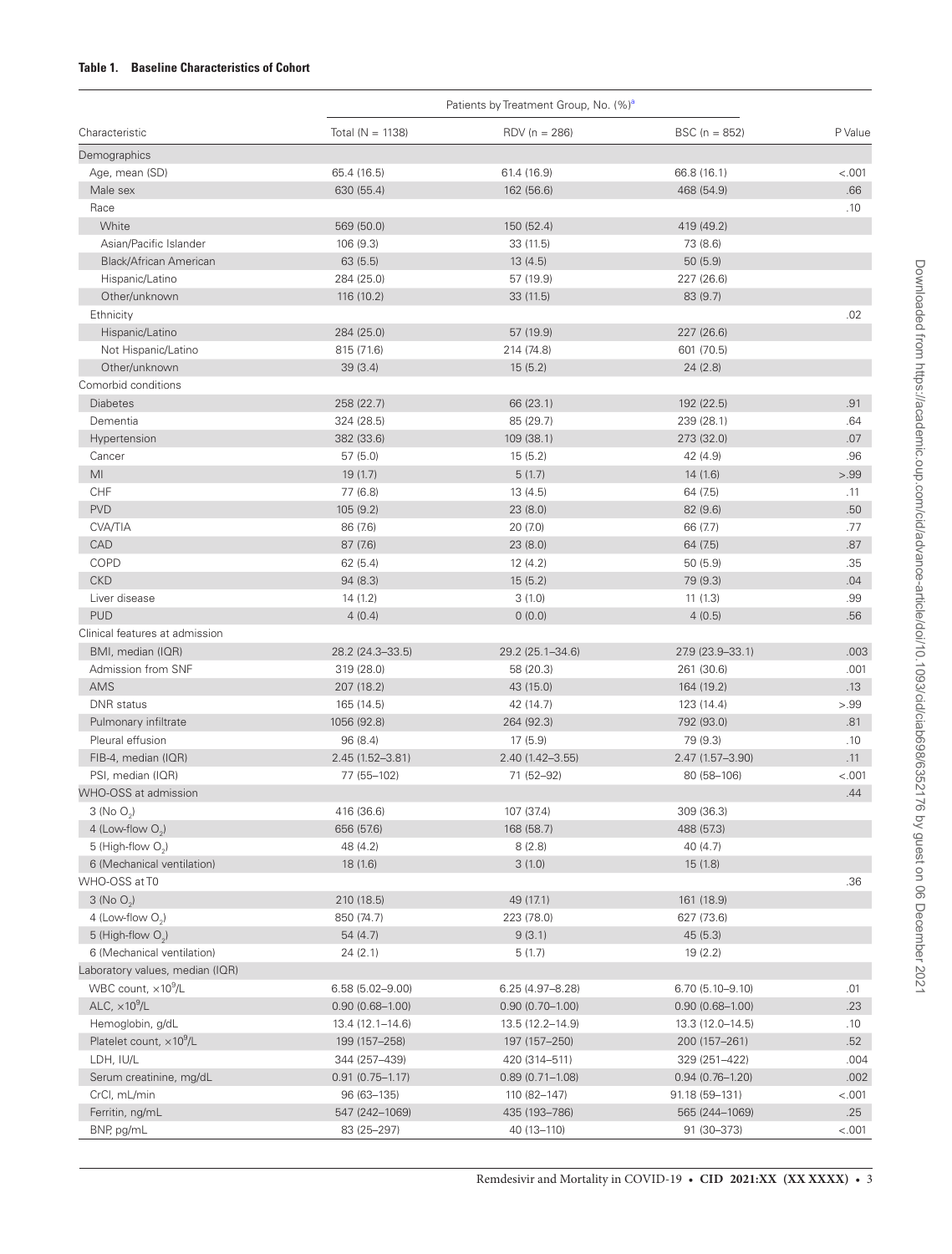| Characteristic                    | Patients by Treatment Group, No. (%) <sup>a</sup> |                     |                     |         |
|-----------------------------------|---------------------------------------------------|---------------------|---------------------|---------|
|                                   | Total $(N = 1138)$                                | $RDV (n = 286)$     | $BSC (n = 852)$     | P Value |
| Procalcitonin, ng/mL              | $0.10(0.00 - 0.23)$                               | $0.07(0.00 - 0.19)$ | $0.10(0.00 - 0.23)$ | .15     |
| CRP, mg/L                         | 16.5 (7.0–56.2)                                   | $16.1(6.3 - 45.0)$  | 16.7 (7.3-57.4)     | .40     |
| AST, U/L                          | 40 (27-58)                                        | 40 (30-55)          | 40 (27–59)          | .69     |
| ALT, U/L                          | 28 (19-46)                                        | $30(20-49)$         | 28 (18-44)          | .09     |
| $CrCl \geq 50$ mL/min             | 957 (85.8)                                        | 272 (96.1)          | 685 (82.2)          | < .001  |
| D-dimer level                     |                                                   |                     |                     | .02     |
| Normal $(\leq 0.5 \text{ ng/mL})$ | 868 (76.3)                                        | 235 (82.2)          | 633 (74.3)          |         |
| Moderate (0.51-1.0 ng/mL)         | 104(9.1)                                          | 23(8.0)             | 81(9.5)             |         |
| High $(>1.0 \text{ ng/mL})$       | 166 (14.6)                                        | 28(9.8)             | 138 (16.2)          |         |
|                                   |                                                   |                     |                     |         |

Abbreviations: ALC, absolute lymphocyte count; ALT, alanine aminotransferase; AMS, amyotrophic lateral sclerosis; AST, aspartate transaminase; BMI, body mass index; BNP, brain natriuretic peptide; BSC, best supportive care; CAD, coronary artery disease; CHF, congestive heart failure; CKD, chronic kidney disease; COPD, chronic obstructive pulmonary disease; CrCl, creatinine clearance; CRP, C-reactive protein; CVA, cardiovascular Accident; DNR, do-not-resuscitate; FIB-4, Fibrosis-4 index; IQR, interquartile range; LDH, lactose dehydrogenase; MI, myocardial infarction; O $_{\rm 2}$ , oxygen; PSI, pneumonia severity index; PUD, peptic ulcer disease; PVD, peripheral vascular disease; RDV, remdesivir; SD, standard deviation; SNF, skilled nursing facility; T0, time zero; TIA, transient ischemic attack; WBC, white blood cell; WHO-OSS, World Health Organization ordinal scale score for disease severity.

<span id="page-3-0"></span><sup>a</sup>Data represent no. (%) of patients unless otherwise specified. The time frame is at admission for all variables, except where otherwise specified.

feedback, 2 additional variables were added to the multivariable model: corticosteroid use and a term for temporal effect (week of T0). Steroids were assessed as ever use or cumulative dose [\(Supplementary Methods\)](http://academic.oup.com/cid/article-lookup/doi/10.1093/cid/ciab698#supplementary-data). Baseline variables were not included in the model if they contributed to a summated score that was included in the model (eg, age is included in the Pneumonia Severity Index [PSI]) [\[17\]](#page-8-12) and mechanical ventilation status in the WHO ordinal scale score for disease severity [WHO-OSS]) [[18](#page-8-13)].

Subgroup survival analyses stratified by baseline oxygenation status were performed to replicate the analysis from the National Institutes of Health ACTT-1. The mapping of WHO-OSS used in this study to the National Institute of Allergy and Infectious Diseases OSS used in the ACTT-1 trial is given in [Supplementary](http://academic.oup.com/cid/article-lookup/doi/10.1093/cid/ciab698#supplementary-data)  [Table 4](http://academic.oup.com/cid/article-lookup/doi/10.1093/cid/ciab698#supplementary-data). Because HCQ had no significant effect on mortality rates in multiple prior studies [[3,](#page-8-2) [5](#page-8-4)[–10\]](#page-8-5), the primary analysis compared those receiving RDV with those receiving supportive care, with or without HCQ, labeling this group BSC. Participants with CrCl of 30–49 mL/min were included in ACTT-1 (with inclusion in the FDA labeling); however, the SIMPLE-Severe trial excluded this population. Thus, we included these patients in our primary analysis and controlled for baseline CrCl ≥50 mL/min. We also performed a sensitivity analysis limited to patients with CrCl ≥50 mL/min. To augment the findings of the Cox proportional hazards model for overall survival, we conducted mixed effects logistic regression analyses for in-hospital and 30-day mortality rates. All statistical analyses were performed using R software, version 3.6.3 (R Core Team 2020) [\[19\]](#page-8-14).

## **Human Subjects Protection**

This study was approved by the PSJH Institutional Review Board and granted a waiver of informed consent.

# **Data Sharing**

The study protocol, statistical code, and data set may be shared with approved individuals on request and through a written agreement with the authors.

# RESULTS

# **Cohort Description**

From 28 February to 28 May 2020, a total of 4513 COVID-19 admissions occurred in 3110 unique persons. After application of all inclusion and exclusion criteria [\(Supplementary Methods](http://academic.oup.com/cid/article-lookup/doi/10.1093/cid/ciab698#supplementary-data)), a total of 1138 persons were enrolled in the primary analysis cohort. Of these, 286 received RDV and 852 were treated with BSC, including 400 who received HCQ [\(Figure 1](#page-4-0)).

# **Baseline Data**

Demographic and clinical characteristics of patients receiving RDV and BSC are shown in [Table 1](#page-2-0). Males accounted for 55.4% of patients, and those receiving RDV were younger (mean age [standard deviation [SD], 61.4 [16.9] vs 66.8 [16.1] in the BSC group*; P* < .001. The cohort was ethnically diverse (50.0% identified as white, 25.0% as Hispanic/Latino, 9.3% Asian or Pacific Islander, 5.5% as black, and 10.2% as other or not reported), with similar distributions between groups. Participants were enrolled from Washington (47.2%), Oregon (8.6%), California (43.5%), Alaska (0.5%), and Montana (0.2%).

The most common comorbid conditions were dementia (28.5%), diabetes mellitus (22.7%), and chronic kidney disease (CKD; 8.3%). Comorbid conditions were similar across treatment groups, except for CKD. Only 5.2% of those receiving RDV compared with 9.3% of those receiving BSC had CKD, which follows from the exclusion of persons with low CrCl from receiving RDV, per the SIMPLE-Severe (GS-US-5773) study protocol [[12\]](#page-8-7). Do-not-resuscitate (DNR) status on admission was specified by 14.5% of the cohort, and this was similar between groups. Disease severity according to the WHO-OSS did not differ between groups, but the PSI was higher in those receiving BSC, a difference largely driven by age.

# **Exposure to Investigational Treatments and Time-Dependent Follow-up**

In the RDV group, the mean number of RDV doses (SD) was 7 (3), and the mean (SD) cumulative dose was 803 (279) mg.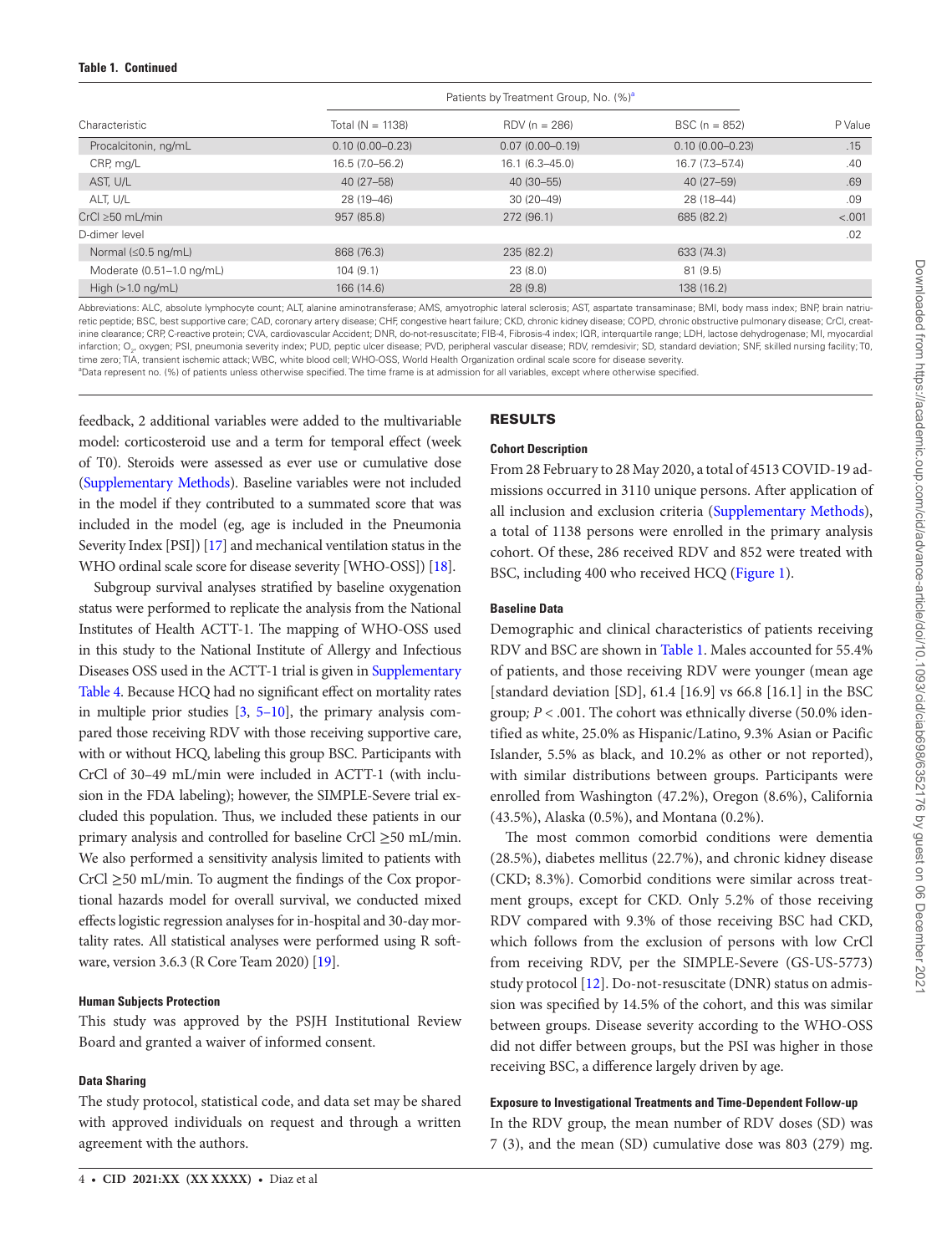

<span id="page-4-0"></span>Figure 1. Study enrollment diagram. Abbreviations: BSC, best supportive care; COVID-19, coronavirus disease 2019; HCQ, hydroxychloroquine; PCR, polymerase chain reaction; RDV, remdesivir; SARS-CoV-2, severe acute respiratory syndrome coronavirus 2; SpO<sub>2</sub>, oxygen saturation; ULN, upper limit of normal; WHO-OSS, World Health Organization ordinal scale score for disease severity.

The mean (SD) time from admission to RDV was 1.6 (1.4) days, and the mean time from T0 to RDV, 1.1 (1.3) days. As expected before publication of RECOVERY study results [\[20](#page-8-15)], corticosteroid use was predominantly prednisone or methylprednisone rather than dexamethasone. During the COVID-19 admission, a corticosteroid was administered in 232 persons, with any use in 12.6% of the RDV group and 23.0% of the BSC group. Conversion to prednisone equivalents and summing of total corticosteroid exposure also showed more use in the BSC group than in the RDV group [\(Supplementary Table 5\)](http://academic.oup.com/cid/article-lookup/doi/10.1093/cid/ciab698#supplementary-data).

The mean (SD) length of stay for the first hospitalization after COVID-19 diagnosis was 10.5 (10.8) days. The total follow-up time was a median (interquartile range) of 47.9 (10.7–159.0) days. In the entire study population, 266.8 patient-years of follow-up from T0 occurred. Data on contribution to follow-up

time in the time-dependent model is given in Supplementary [Table 6](http://academic.oup.com/cid/article-lookup/doi/10.1093/cid/ciab698#supplementary-data). Vital status (death or alive) was ascertained in 1138 (100%) of persons at hospital discharge, 847 (74.4%) at 30 days after T0, and in 728 (64.0%) at 60 days after T0 [\(Supplementary](http://academic.oup.com/cid/article-lookup/doi/10.1093/cid/ciab698#supplementary-data)  [Figures 3 and 4\)](http://academic.oup.com/cid/article-lookup/doi/10.1093/cid/ciab698#supplementary-data). Individual patient courses are graphically represented in [Figure 2](#page-5-0), which represents the data used to construct the unadjusted time-dependent model.

## **Survival Outcomes**

During cohort follow-up, death occurred in 206 of 1138 persons (18.1%), with 169 deaths occurring in the hospital, 182 by 30 days, and 195 by 60 days after T0. Among treatment groups, death during follow-up occurred in 33 of 286 persons receiving RDV, 78 of 400 receiving HCQ, and 95 of 452 of receiving supportive care alone. The unadjusted Kaplan-Meier survival rates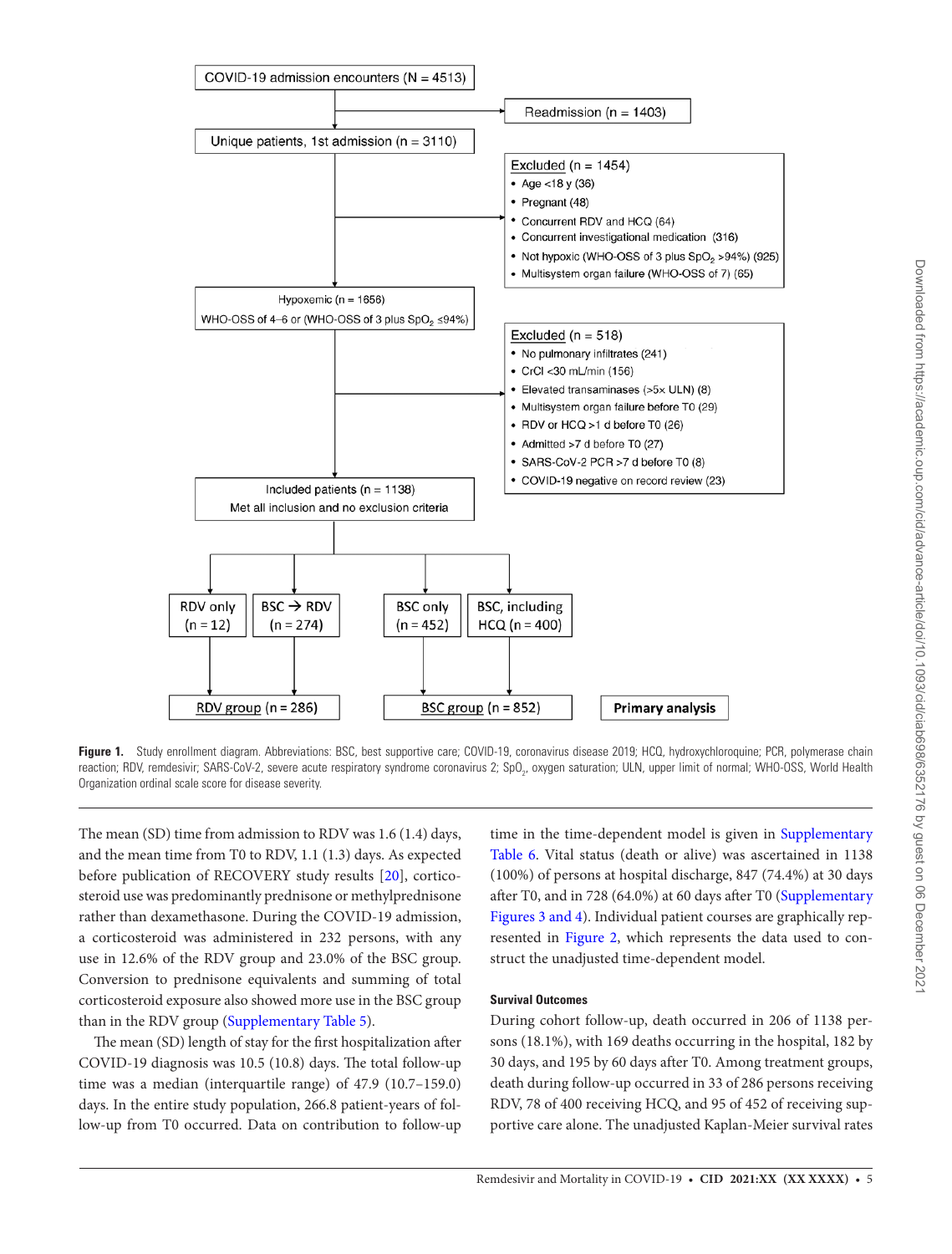

<span id="page-5-0"></span>**Figure 2.** Individual patient course by study group. Swimmers plots represent clinical course for entire study cohort. Patients are included in the groups for remdesivir (RDV) or hydroxychloroquine (HCQ) if they received ≥1 dose of RDV or HCQ, respectively, and included in the group for best supportive care (BSC) if they received neither. First doses of RDV are HCQ is indicated by black dots. Within in each group, rows represent the clinical course for an individual patient, shown by the daily World Health Organization ordinal scale score for disease severity (WHO-OSS), captured as the maximum score for each calendar day. The last observation after hospitalization is carried forward to the next in-person encounter, except for patients lost to follow-up, represented in white for missing. Missing data within the hospitalization (n = 175 of 12 354 days) is carried forward from the most recent observation. Participants are ordered by vital status (dead or alive), and within each group, by descending total WHO-OSS, summed over the 30-day interval.

were 89.8% (RDV), 78.9% (HCQ), 79.8% (supportive care alone) at 30 days, and 87.3% (RDV), 77.8% (HCQ), and 78.0% (supportive care alone) at 60 days [\(Figure 3\)](#page-6-0).

In the mixed effects Cox proportional hazards regression, using treatment arm as a time-dependent covariate and accounting for the hierarchical effects of hospital, the hazard ratio (HR) (95% confidence interval [CI]) in univariate analysis was 0.46 (.31–.69; *P* < .001) for RDV compared with BSC. In the riskadjusted model, controlling for WHO-OSS, PSI, DNR status, race/ethnicity, body mass index, CrCl <50 mL/min, dementia, hypertension, D-dimer level, absolute lymphocyte count, any history of corticosteroid use, hospital site, and temporal effect, the HR (95% CI) was 0.60 (.40–.90; *P* = .01) for RDV compared with BSC [\(Table 2](#page-6-1) and [Supplementary Figure 5](http://academic.oup.com/cid/article-lookup/doi/10.1093/cid/ciab698#supplementary-data)). Using cumulative corticosteroid dose in prednisone equivalents instead of any receipt of corticosteroids in the model did not change the estimates. To disentangle any effect of HCQ, we also separated the BSC group into supportive care alone and HCQ only [\(Supplementary Results](http://academic.oup.com/cid/article-lookup/doi/10.1093/cid/ciab698#supplementary-data)). Kaplan-Meier estimates are shown in [Figure 3](#page-6-0).

In a sensitivity analysis, restricted to persons with CrCl ≥50 mL/min, 14 and 167 persons were dropped from the RDV and BSC groups, respectively. The HR (95% CI) for death was  $0.58$  (.37–.92; *P* = .02) with the univariate analysis and 0.66  $(.42-1.04; P = .07)$  with the risk-adjusted model, for RDV compared to BSC.

Subgroup analyses stratified by baseline disease severity are presented in [Table 2](#page-6-1). Of the 1138 enrolled persons, the baseline WHO-OSS was 3 (no oxygen) in 210 persons, 4 (low-flow oxygen) in 850, and 5–6 (high-flow oxygen or mechanical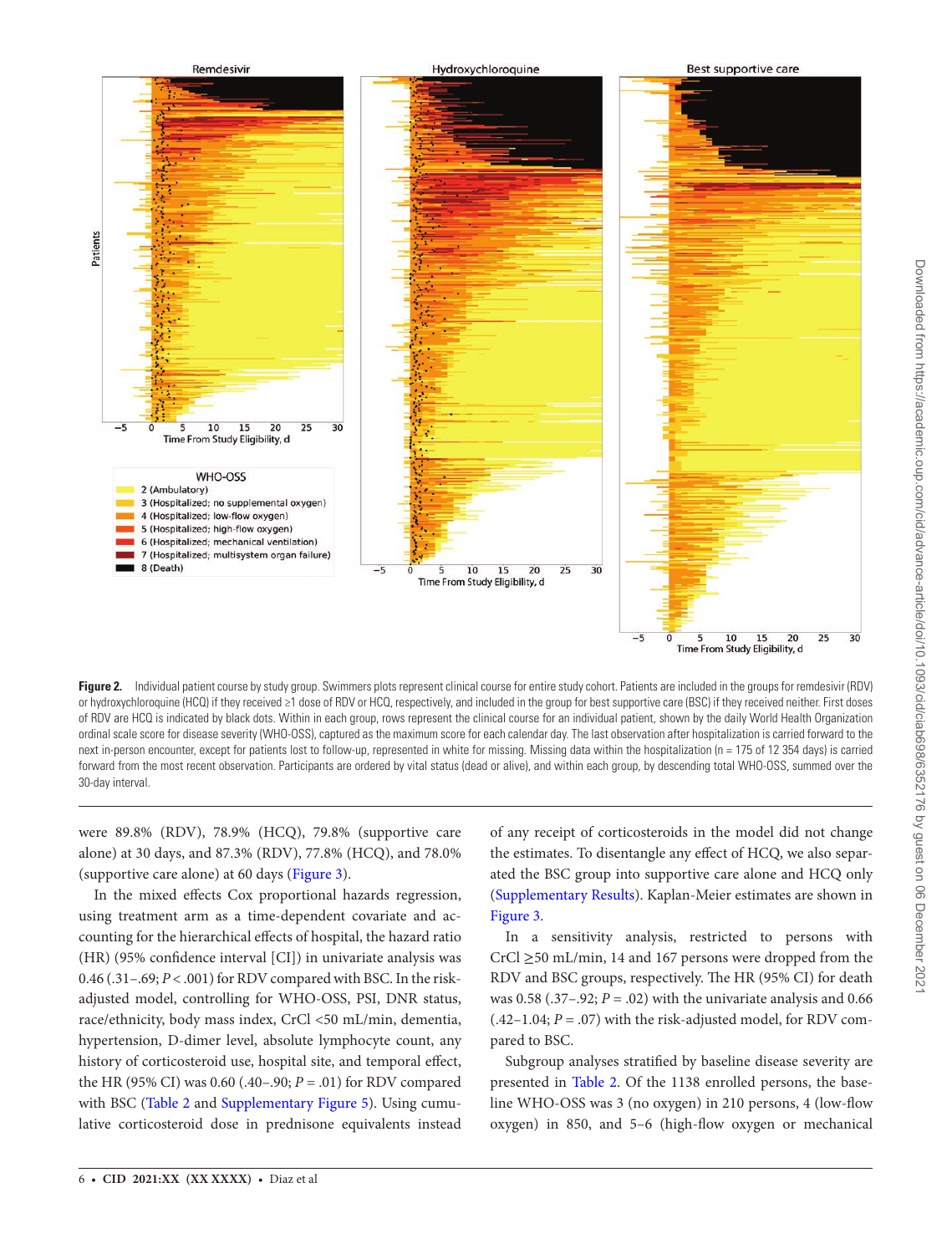

<span id="page-6-0"></span>Figure 3. Unadjusted (A) and adjusted (B) Kaplan-Meier survival curves comparing all-cause mortality rates in hospitalized patients with coronavirus disease 2019 pneumonia treated with remdesivir (RDV), hydroxychloroquine (HCQ), and best supportive care (BSC). Twenty-two patients were excluded from adjusted Kaplan-Meier survival analyses owing to missingness of the risk-adjusted factors. Abbreviation: WHO-OSS, World Health Organization ordinal scale score for disease severity.

ventilation) in 78. In univariate analysis, the HR (95% CI) for death was 0.44 (.28–.70; *P* < .001) for RDV compared with BSC for persons with a baseline WHO-OSS of 4 (low-flow oxygen). With the multivariable risk-adjusted model, the HR (95% CI) for death was  $0.63$  (.39-1.00;  $P = .049$ ) for RDV compared with BSC for those with a baseline WHO-OSS of 4 (low-flow oxygen).

To account for possible misclassification due to inclusion of blinded participants from the ACTT-1 study, an additional sensitivity analysis excluded these 6 participants. The HR (95% CI) for death in RDV group compared with the BSC group was  $0.42$  (.28–.64;  $P < .001$ ) in univariate analysis and 0.58 (.38–.90;  $P = .02$ ) in the risk-adjusted model. When analyses were limited to those with a baseline WHO-OSS of 4,

the HR (95% CI) was 0.42 (.27-.68;  $P < .001$ ) in univariate analysis and  $0.59$  (.37–.95;  $P = .03$ ) in the risk-adjusted model.

## **In-Hospital and 30-Day Mortality Rates**

The mortality rates were 14.9% in the hospital, 16.0% at 30 days, and 17.1% for 60 days. The odds ratio (95% CI) was 0.61 (.34– 1.07) for the in-hospital mortality rate and 0.56 (.32–.97) for the 30-day mortality rate in the RDV group compared with the BSC group. The results and conclusion from this secondary analysis were consistent with those from primary mixed effects Cox regression with time-dependent treatment analysis for overall survival.

<span id="page-6-1"></span>

|  |  |  | Table 2. Mixed Effects Cox Proportional Hazards Regression Analysis <sup>a</sup> |  |
|--|--|--|----------------------------------------------------------------------------------|--|
|--|--|--|----------------------------------------------------------------------------------|--|

| Analyses (RDV vs BSC)                                     | Patients, No. | Deaths, No. | Hazard Ratio (95% CI) | P Value |
|-----------------------------------------------------------|---------------|-------------|-----------------------|---------|
| Whole cohort                                              |               |             |                       |         |
| Univariate analysis                                       | 1138          | 206         | $0.46$ $(.31-.69)$    | < .001  |
| Risk-adjusted analysisb                                   | 1106          | 197         | $0.60(.40-.90)$       | .01     |
| Subgroup analysis stratified on baseline disease severity |               |             |                       |         |
| Univariate analysis by WHO-OSS                            |               |             |                       |         |
| $3$ (No O <sub>2</sub> )                                  | 210           | 15          | $0.14$ $(.02-1.12)$   | .06     |
| 4 (Low-flow $O_2$ )                                       | 850           | 160         | $0.44$ $(.28-.70)$    | < .001  |
| 5-6 (HFNC; IMV)                                           | 78            | 31          | $0.68$ $(.23 - 2.06)$ | .50     |
| Risk-adjusted analysis by WHO-OSS <sup>b</sup>            |               |             |                       |         |
| $3$ (No O <sub>2</sub> )                                  | 202           | 13          | $1.10$ $(.10-12.77)$  | .94     |
| 4 (Low-flow $O2$ )                                        | 827           | 154         | $0.63$ $(.39-1.00)$   | .049    |
| 5-6 (HFNC; IMV)                                           | 77            | 30          | $0.72$ $(.19-2.70)$   | .63     |
|                                                           |               |             |                       |         |

Abbreviations: BSC, best supportive care; CI, confidence interval; HFNC, high flow nasal cannula; IMV, invasive mechanical ventilation; RDV, remdesivir; WHO-OSS, World Health Organization ordinal scale score for disease severity.

<span id="page-6-2"></span>a Models use treatment arm as a time-dependent covariate and account for the hierarchical effects of hospital location of treatment across the Providence St Joseph Health system. Analyses are given for the whole cohort and subgroup analysis stratified on baseline disease severity, as defined by the WHO-OSS.

<span id="page-6-3"></span><sup>b</sup>Risk-adjusted model includes adjustment for 12 risk factors including pneumonia severity index, WHO-OSS, do-not-resuscitate status, race/ethnicity, body mass index, creatinine clearance <50 mL/min, dementia, hypertension, D-dimer level, absolute lymphocyte count, any corticosteroid use, and a term for temporal effect.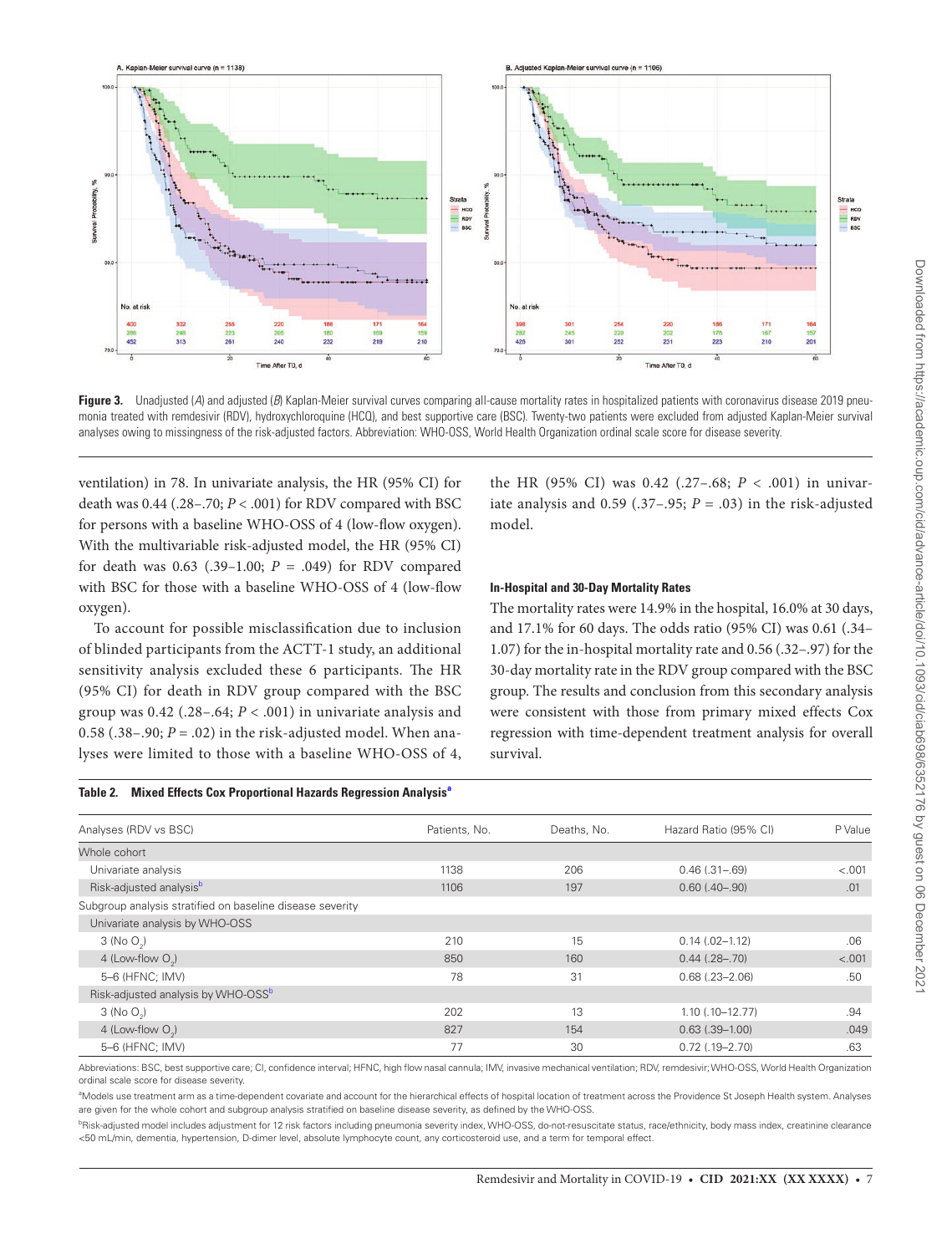## **DISCUSSION**

It is urgently necessary to define optimal treatment of COVID-19. Results from the ACTT-1 trial suggested a mortality benefit in patients receiving RDV who require low-flow oxygen at baseline, but not in other subgroups [\[2](#page-8-1)]. The WHO Solidarity trial suggested no mortality benefit for treatment with RDV in patients receiving oxygen, but the study did not stratify by baseline disease severity status using a granular ordinal scale [[3\]](#page-8-2), potentially masking the benefit in the patient population requiring low-flow oxygen.

Our study assessed all-cause mortality rates among 1138 patients treated with RDV or BSC during an era when RDV was not the standard of care. In multivariable Cox regression analysis, the mortality rate (hazard function) was reduced by 40% in those treated with RDV compared with BSC. The analyses presented here largely support the findings of the ACTT-1 trial, which showed that RDV reduced mortality rates when started in patients with COVID-19 pneumonia with a baseline need for low-flow oxygen but before further disease progression. Similarly, the association with reduced mortality rates seen in our entire population (WHO-OSS, 3–6) remained the same for the low-flow oxygen group (WHO-OSS, 4). Physiologically, the intervention seems effective during the virological phase, and before significant hyperinflammation develops, as described for the dynamic and bimodal COVID-19 disease process [\[21](#page-8-16)].

The current study has numerous strengths. The study cohort represented a diverse patient population from multiple centers in a large health system in the western United States. To mimic a randomized trial as closely as possible with a retrospective study, several study design or statistical methods were used, including simulated enrollment at T0. A time-dependent Cox regression model was designed to mitigate immortal time bias. Results are robust against a number of alternative analyses, including logistic regression for set time points. In addition, an analysis excluding 6 ACTT-1 participants was robust to the primary study findings. A survey of standard of care across the participating centers did not reveal substantial variation between hospitals with or without access to RDV. Of interest, PSIs were calculated based on electronically and manually extracted data strongly correlated with mortality rate, confirming value as a predictor of mortality rates with COVID-19 ([Supplementary Figure 6\)](http://academic.oup.com/cid/article-lookup/doi/10.1093/cid/ciab698#supplementary-data). The mortality rate in our overall cohort was 16.0% at 30 days, which is comparable to rates in other reports: 9%–28% [\(Supplementary Table 7](http://academic.oup.com/cid/article-lookup/doi/10.1093/cid/ciab698#supplementary-data)). The concordance of our mortality estimates with results from these different settings, including other studies of RDV [\[2](#page-8-1), [4](#page-8-3)], strengthens the generalizability of our findings.

The study also has several important limitations. First, the study groups were heterogeneous: patients receiving BSC were older, had higher baseline PSIs, were more likely to have CKD, and were more likely to be admitted from SNF than those receiving RDV. This may reflect both confounding by indication (perhaps patients judged more likely to die were less likely to be offered investigational therapy) and the challenge of comparing clinical trial enrollees with other patients (CKD was an RDV study exclusion criterion). In a sensitivity analysis limited to those with normal renal function, the association is attenuated and not statistically significant. This could be due to reduced power; alternatively, CKD could be considered a measured covariate, which confounds the primary finding.

Despite attempts to control for confounding, measured or unmeasured confounders may remain. Exclusion of persons receiving concomitant COVID-19 treatments helps to improve generalizability and reduce confounding by these other treatment modalities, although experimental treatments administered at other hospitals before arrival at our centers may not have been recorded. The duration of symptoms before treatment initiation was not assessed, perhaps missing an opportunity to assess the proper timing of drug intervention given the importance of initiating antivirals early in the disease course [\[2\]](#page-8-1). While assessment of adverse events was beyond the scope of this analysis, we believe that our primary end point encompasses the most important safety data contained in adverse event reporting, namely, mortality rate data. While results of a retrospective cohort cannot supplant RCT results, these data can help answer a question for which RCT data are incomplete—namely, whether RDV use is associated with reduced mortality rates in hospitalized patients with COVID-19.

In summary, in a retrospective cohort study we used a time-dependent Cox proportional hazards regression with multivariable adjustment to control for key risk factors including hospital effects and to account for immortal time bias among patients treated with the investigational therapies RDV and HCQ. We show that RDV treatment was associated with a survival advantage compared with BSC. These findings remain the same for the subgroup with baseline requirement for low-flow supplemental oxygen, a result consistent with those in the ACTT-1 trial. Further research studies of RDV in routine clinical use are required to further confirm these results.

#### Notes

*Acknowledgments.* We would like to acknowledge the patients included in this study and the caregiver teams across the Providence St Joseph Health (PSJH) network. We also recognize the contributions of the following individuals to the conduct of the parent trials: Myung Seon Song, PharmD, Kasey Rubin, PharmD, Scott King, PharmD, Alexandre Creevan, PharmD, Emily Fox, PharmD, Claude Tonnerre, MD, David Christiansen, MD, Marco Lorio, MD, Brian York, MD, Anna Ursales, MD, Marilyn Birchman, RN, MSN, Jerome Differding, MPH, Keely Heredia, Dean Rocco, Kathleen Sanders, Courtney Bohland, Rebecca Watson, Babita Singh, Shaundai Valdez, Allison Everett, Adel Islam, Julie Wallick, Sephren Barrow, Charlene Boisjoile, RN, Stephanie Johnson, Julia Karr, Clementine Chalal, Octavia Graham, Joshua Mark, PharmD, Imran A. Mohamedy, MD, Rachel N. Plotinsky, MD, Brian A. Kendall, MD, Nicholas L. Stucky, MD, Ronald J Dworkin, MD, Amy M. Dechet, MD, Justin S. Jin, MD, Wendi K. Drummond, MD, Matlin Sader, ARNP, Margo Badman, ARNP, and Michael Bolton, MD, PhD. We thank Sophia Humphreys, PharmD (PSJH Pharmacy Clinical Services), Adam Corson, MD, and Harry Peled, MD